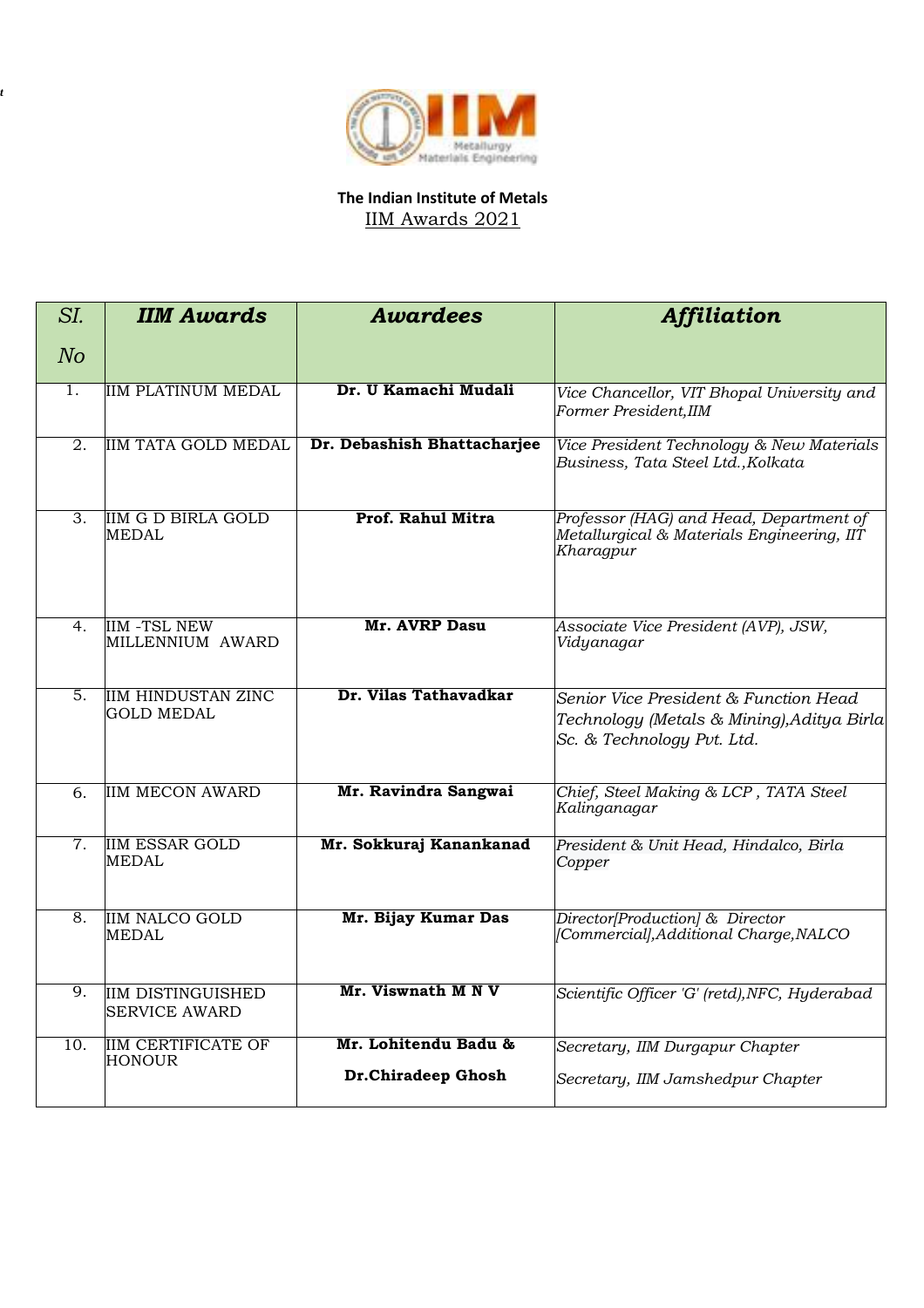| SI No             | Honors / Awards                                                                                                                              | <b>AWARDEES</b>                                                    |                                              | <b>Affiliation</b>                                |                                                     |           |
|-------------------|----------------------------------------------------------------------------------------------------------------------------------------------|--------------------------------------------------------------------|----------------------------------------------|---------------------------------------------------|-----------------------------------------------------|-----------|
| $\overline{11}$ . | <b>IIM STUDENTS</b><br><b>PRIZE</b>                                                                                                          | Ms Swathilakshmi<br>Ms Poojitha Durgamahanti<br>Mr Vinayak Gawande |                                              | NIT Surathkal<br>VNIT Nagpur<br>VNIT Nagpur       |                                                     |           |
|                   |                                                                                                                                              | [Joint First Prize Winners]                                        |                                              |                                                   |                                                     |           |
|                   |                                                                                                                                              | Mr. Atchutanna Vidyaadhari                                         |                                              | <b>VNIT Nagpur</b>                                |                                                     |           |
|                   |                                                                                                                                              | 2nd Prize Winner                                                   |                                              |                                                   |                                                     |           |
|                   |                                                                                                                                              | Ms Archita Sajjan                                                  |                                              | NIT Surathkal                                     |                                                     |           |
|                   |                                                                                                                                              | 3rd Prize Winner                                                   |                                              |                                                   |                                                     |           |
| 12.               | <b>IIM VIDYA</b><br><b>BHARATHI PRIZE</b>                                                                                                    | Mr Aneesh Amarendra Namjoshi  IIT BHU                              |                                              |                                                   |                                                     |           |
| 13.               | IIM DR. AK BOSE<br><b>GOLD MEDAL</b>                                                                                                         | Mr Raineesh Babu KP                                                |                                              | <b>IIT</b> Indore                                 |                                                     |           |
| 14.               | <b>IIM BEST CHAPTER</b><br>AWARD[s]                                                                                                          | Large Chapter:<br>Jamshedpur<br>Large Chapter: Kalpakkam           |                                              |                                                   |                                                     |           |
|                   |                                                                                                                                              | [Joint Winners in Large Category]                                  |                                              |                                                   |                                                     |           |
| $\overline{15}$ . | <b>IIM NATIONAL</b><br><b>SUSTAINABILITY</b><br>AWARDS : IRON &<br><b>STEEL</b>                                                              | (a) Integrated Steel<br>Plants                                     | (b) Secondary Steel /<br>Alloy Steel Plants: |                                                   | Forging<br>(c)<br>Plants:                           | Units/DRI |
|                   |                                                                                                                                              | 1st Prize:                                                         | Works                                        |                                                   | JSW Steel Ltd., SalemTata Steel BSL<br>Ltd., Orissa |           |
|                   |                                                                                                                                              | Tata Steel Ltd.,<br>Jamshedpur                                     |                                              |                                                   |                                                     |           |
|                   |                                                                                                                                              | &                                                                  |                                              |                                                   |                                                     |           |
|                   |                                                                                                                                              | <b>JSW Steel</b><br>Ltd, Bellary, Vidyanagar                       |                                              |                                                   |                                                     |           |
| 16.               | IIM NON - FERROUS(a) Large integrated<br>BEST<br><b>PERFORMANCE</b>                                                                          | manufacturing plants :                                             |                                              | (b) Secondary Processing<br>Fabrications Plants : |                                                     |           |
|                   | AWARD                                                                                                                                        | 1st Prize:                                                         | <b>MIDHANI</b>                               |                                                   |                                                     |           |
|                   |                                                                                                                                              | NALCO, Angul                                                       |                                              |                                                   |                                                     |           |
|                   |                                                                                                                                              | & Hindalco Aluminium                                               |                                              |                                                   |                                                     |           |
| 17.               | <b>IIM SAIL GOLD</b><br><b>MEDAL</b><br>(Best Ferrous Paper<br>Award Nomination<br>from the papers<br>published in TIIM<br>$2020-21$ issues) | To be announced                                                    |                                              |                                                   |                                                     |           |
|                   |                                                                                                                                              |                                                                    |                                              |                                                   |                                                     |           |